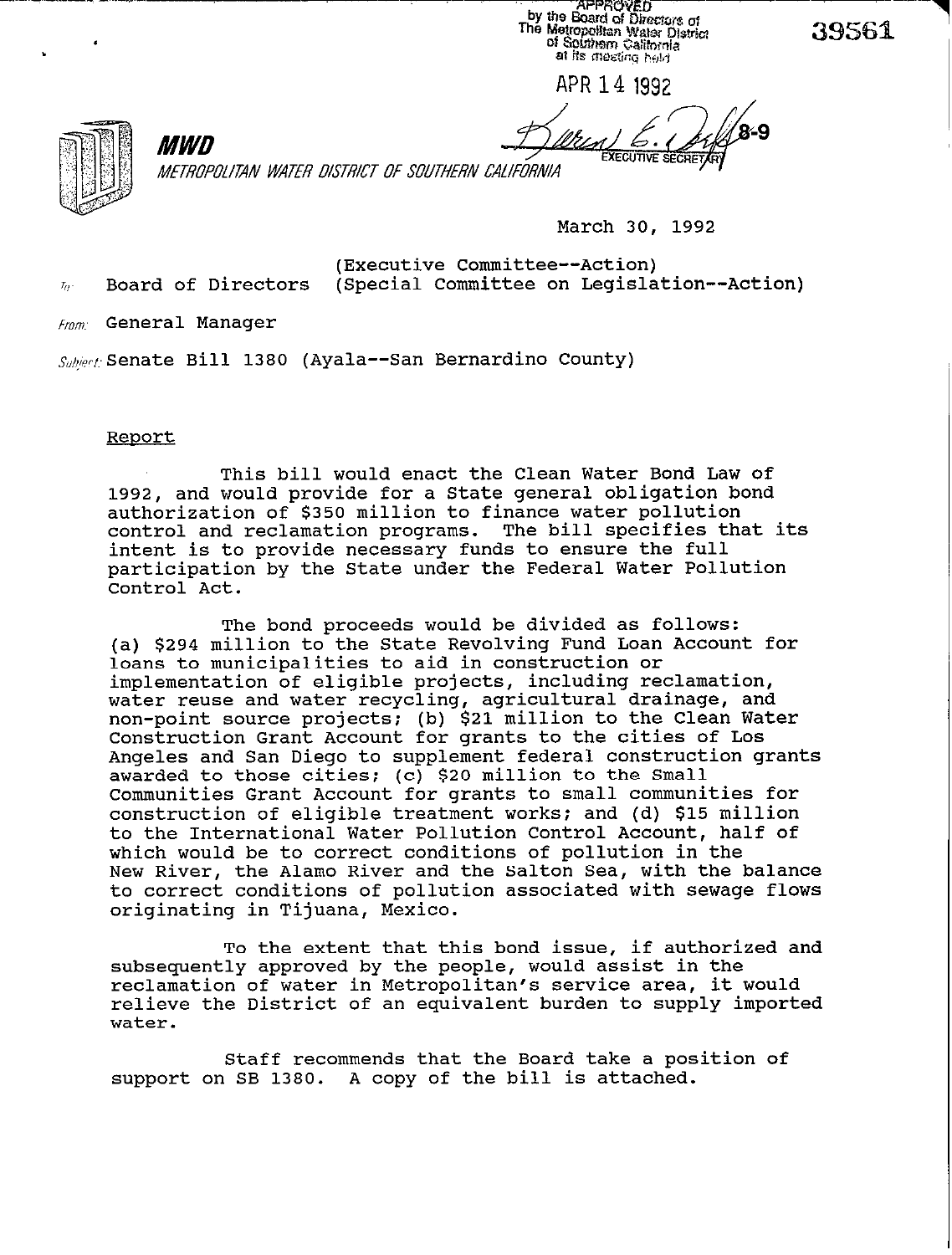Board of Directors -2- March 30, 1992

Board Committee Assignments

This letter is referred for action to:

The Executive Committee because of its responsibility for legislation affecting the District, pursuant to Administrative Code Section 2417, subdivision (a); and

The Special Committee on Legislation because of its responsibility to review staff recommendations for a position on legislation that may affect the District, pursuant to Administrative Code Section 2581, subdivision (b).

Recommendation

EXECUTIVE CONRITTEE AND SPECIAL COMMITTEE ON LEGISLATION FOR ACTION.

It is recommended that the Board support SB 1380.

youka y

JWM:GM<br>"Jit-\ea170" **MLtr\SB1380.JUM** 

**Attachment**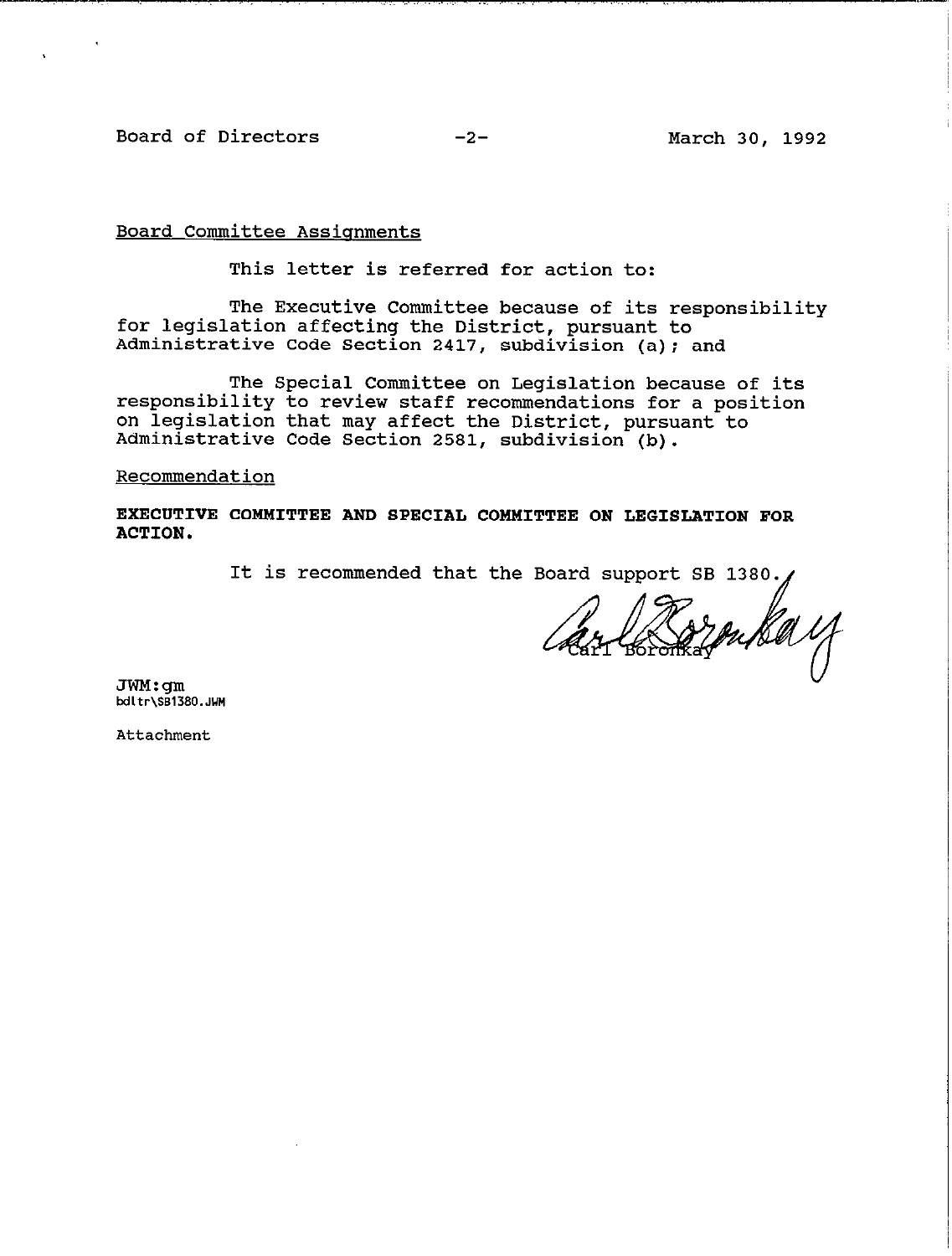SENATE BILL No. 1380

#-

 $\big($ 

<sup>s</sup>

i

. 1

## Introduced by Senator Ayala

ł

### February 4, 1992

An act to add Chapter 25 (commencing with Section 15000) to Division 7 of the Water Code, relating to financing warer programs by providing the funds necessary therefor through the issuance and sale of bonds of the State of California, and by providing for the handling and disposition of those funds, and declaring the urgency thereof, to take effect immediately.

## LEGISLATIVE COUNSEL'S DIGEST

SB 1380, as introduced, Ayala. Clean Water Bond Law of 1992.

Under existing law, various bond acts have been approved by the voters to provide funds for water pollution and reclamation programs.

**i This** bill would enact the Clean Water Bond Law of 1992, which, if adopted, would authorize, for purposes of financing prescribed water pollution control and reclamation program, the issuance of bonds in the amount of \$350,000,000, pursuant to the State General Obligation Bond Law.

The bill would declare that it is to take effect immediately as an urgency statute.

Vote:  $\frac{2}{3}$ . Appropriation: no. Fiscal committee: yes. State-mandated local program: no.

99 scl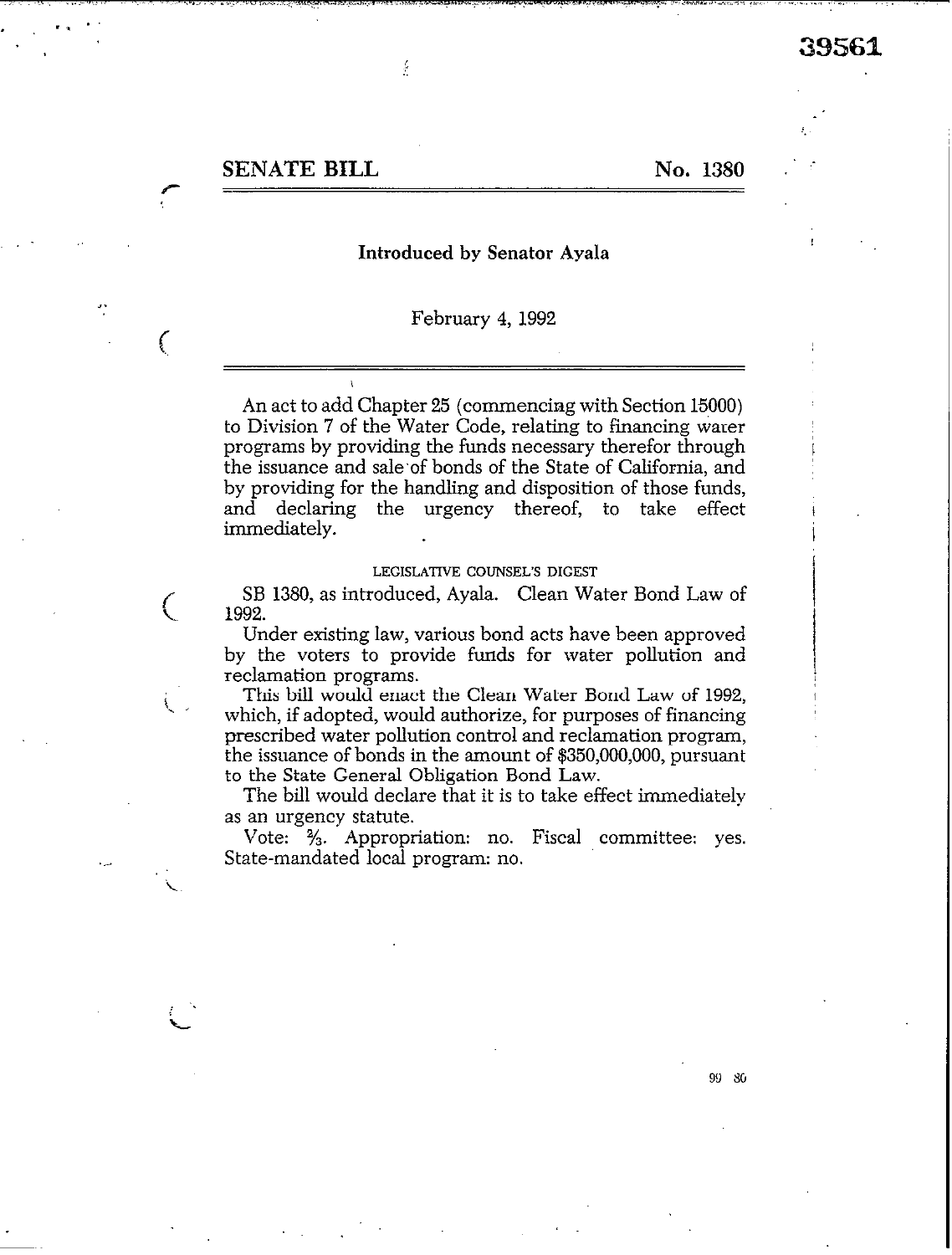$\overline{\mathbf{4}}$ 

 $\overline{5}$ 6 7

 $\mathbf{r}$ 

ś

 $: \mathbb{R} \times \mathbb{R} \rightarrow \mathbb{R} \times \mathbb{R}$ 

I.

J

## *The people of the State of* California *do enact as* follows:

SECTION 1. Chapter 25 (commencing with Section  $\bf{l}$ 15000) is added to Division 7 of the Water Code, to read:  $\overline{2}$ 3

CHAPTER 25. CLEAN WATER BOND LAW OF 1992

# Article 1. General Provisions

8 9 15000. This chapter shall be known and may be cited as the Clean Water Bond Law of 1992.

**10**  11 12 15001. The Legislature finds and declares as follows: (a) Clean water is essential to the public health, safety, and welfare.

13 14 15 16 (b) Clean water fosters the beauty of California's environment and the expansion of industry and agriculture, maintains fish and wildlife, and supports recreation.

17 18 19 20 (c) California's abundant lakes and ponds, streams and rivers, coastline, and groundwater are threatened with pollution, which could threaten public health and impede economic and social growth if left unchecked.

21 -22 23 (d) The state's growing population has increasing needs for clean water supplies and adequate treatment facilities.

24 25 26 27 (e) It is of paramount importance that the limited water resources of the state be protected from pollution, conserved, and reclaimed whenever possible to ensure continued economic, community, and social growth.

28 29 30 (f) The chief cause of water pollution is the discharge of inadequately treated wastes into the waters of the state.

31 32 construct, operate, and maintain pollution control 33 facilities, and to carry out other activities necessary to 34 cleanse our waters. (g) Municipalities have the primary responsibility to

35 36 changes have pushed the cost of constructing pollution 31 (h) Rising costs of construction and technological control facilities beyond the reach of local agencies alone.

38 (i) Because water knows no political boundaries, it is

99 110

 $\left( \right)$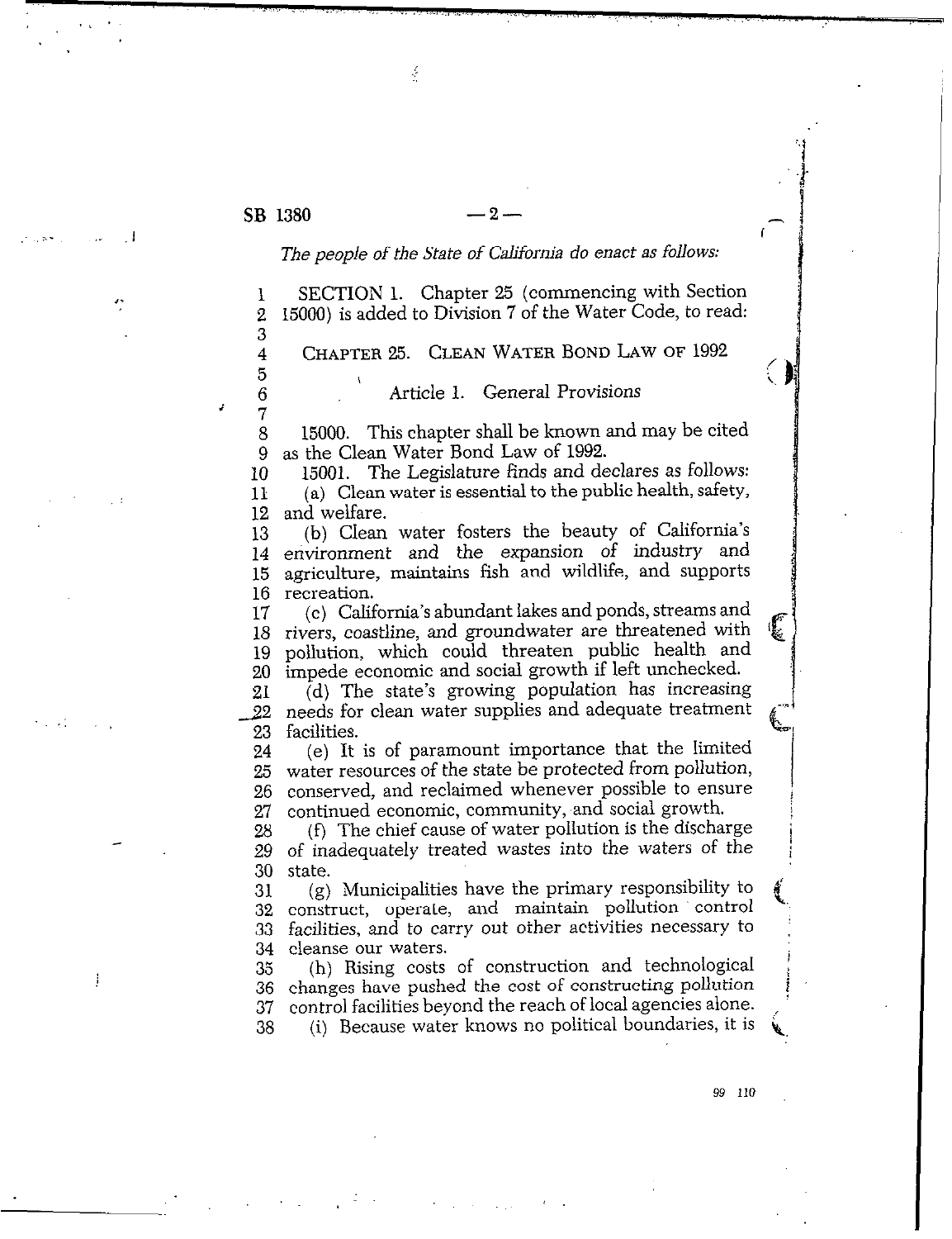1 2 3 in order to meet its obligations to protect and promote 4 5 desirable for the state to contribute to the construction of these facilities and to carry out other necessary activities the health, safety, and welfare of its people and environment.

1.

 $\zeta_{\rm R}$ 

 $\mathcal{C}$ 

6 7 8 9 10 11 chapter, as used in the state General Obligation Bond 12 Law (Chapter 4 (commencing with Section 16720) of 13 14 (j) It is the intent of this chapter to provide necessary funds, to ensure the full participation by the state under the Federal Water Pollution Control Act (commencing with Section 1251 of Title 33 of the United States Code). 15002. As used in this chapter, and for purposes of this Part 3 of Division 4 of Title 2 of the Government Code), the following words have the following meanings:

15 16 (a) "Board" means the State Water Resources Control Board.

17 18 (b) "Committee" means the Clean Water Finance Committee created by Section 15023.

19 (c) "Eligible project" means a project or activity 20 described in paragraphs  $(1)$ ,  $(2)$ ,  $(3)$ , or  $(4)$  of 21 subdivision (a) of Section 13480 which is all of the 22 following:

23 (1) Necessary to prevent water pollution or to reclaim 24 water.

25 (2) Eligible for State Revolving Fund Loan Account or 26 federal assistance.

27 28 29 (3) Certified by the state board as entitled to priority over other eligible projects and which complies with applicable water quality standards, policies, and plans.

30 31 32 33 34 (d) "Federal assistance" means money provided to a municipality, either directly or through allocation by the state, from the federal government to construct eligible projects pursuant to the Federal Water Pollution Control Act.

35 36 37 38 (e) "Federal Water Pollution Control Act" (commencing with Section 1251 of Title 33 of the United States Code) includes any acts amendatory thereof or supplementary thereto.

39 40 (f) "Fund" means the 1992 State Clean Water Bond Fund.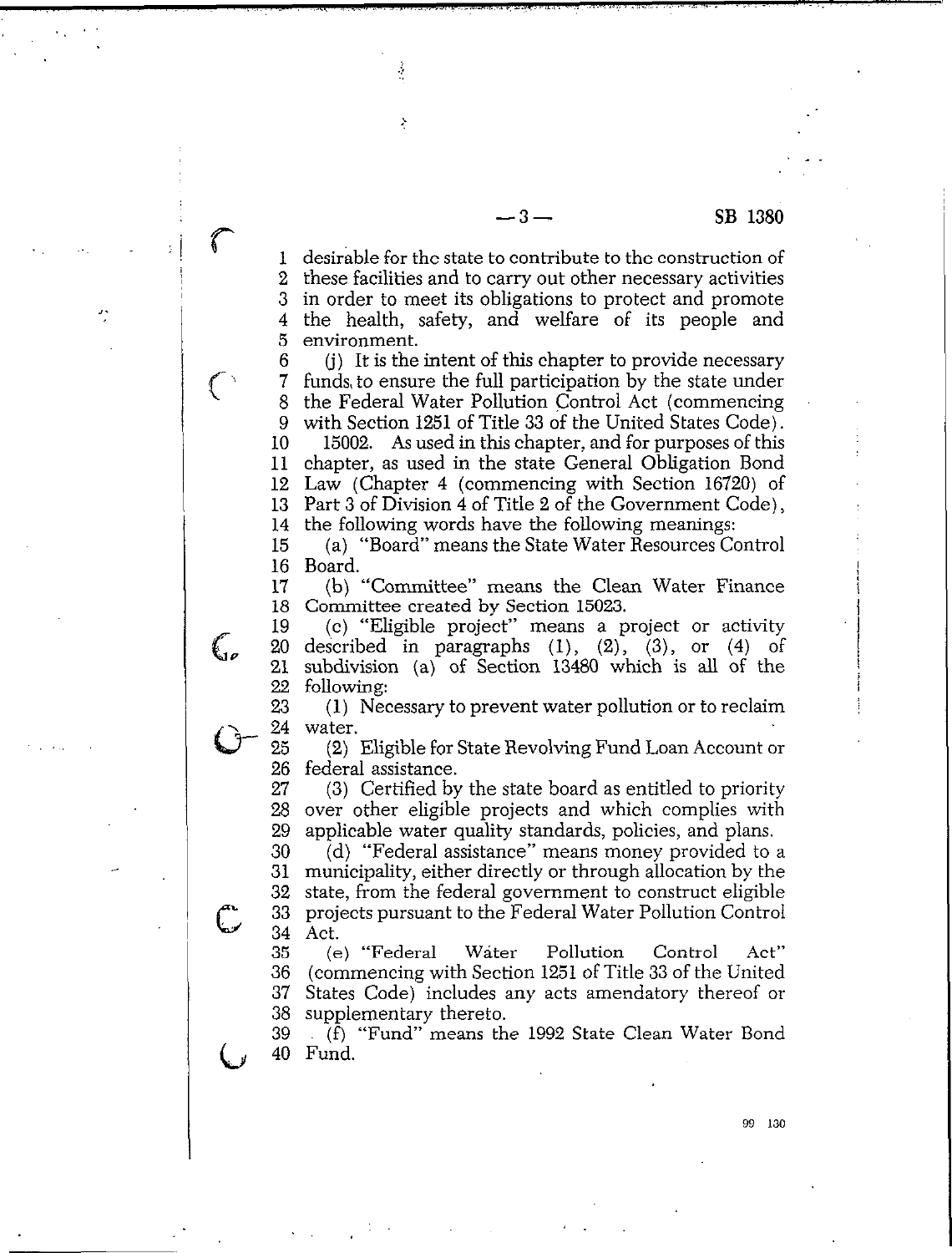15 16

22 23 24

/

1.

1 2 3 .4 5 6 (g) "Municipality" has the same meaning as in the Federal Water Pollution Control Act and also includes the state or any agency, department, or political subdivision thereof for construction of treatment works, including applicants eligible for assistance under Sections 1329 and 1330 of Title 33 of the United States Code.

7 8 9 10 11 (h) "Small community" means a municipality with a population of 10,006 persons or less, or a reasonably isolated and divisible segment of a larger municipality encompassing 10,000 persons or less, with a financial hardship as determined by the board.

12 13 14 (i) "Treatment works" has the same meaning as in the Federal Water Pollution Control Act.

Article 2. Clean Water Bond Program

17 18 19 20 21 15005. (a) Proceeds of the bonds issued and sold pursuant to this chapter shah be deposited in the 1992 State Clean Water Bond Fund, which is hereby created. (b) There is hereby created in the fund all of the following accounts:

(1) The State Revolving Fund Loan Account.

(2) The Clean Water Construction Grant Account.

25 26 (3) The Small Communities Assistance Account,  $(4)$  The International Water Pollution Account.

- 27 28 29 30 31 32 (c) From time to time, the state board may modify existing accounts in the fund, and in all other bond funds administered by the board, which the board determines are appropriate or necessary for proper administration. 15006. (a) The state, board may adopt rules and regulations necessary to carry out this chapter.

33 (b) As appropriated annually by the Legislature in the Budget Act, the state board may, by contract or otherwise, undertake plans, surveys, research, 34<br>35 undertake 36 development, and studies necessary **or** desirable to carry  $37<sup>°</sup>$ out this division, and may prepare recommendations with regard thereto, including the preparation of comprehensive statewide or areawide studies and reports 39. 40 on the collection, treatment, and disposal of waste under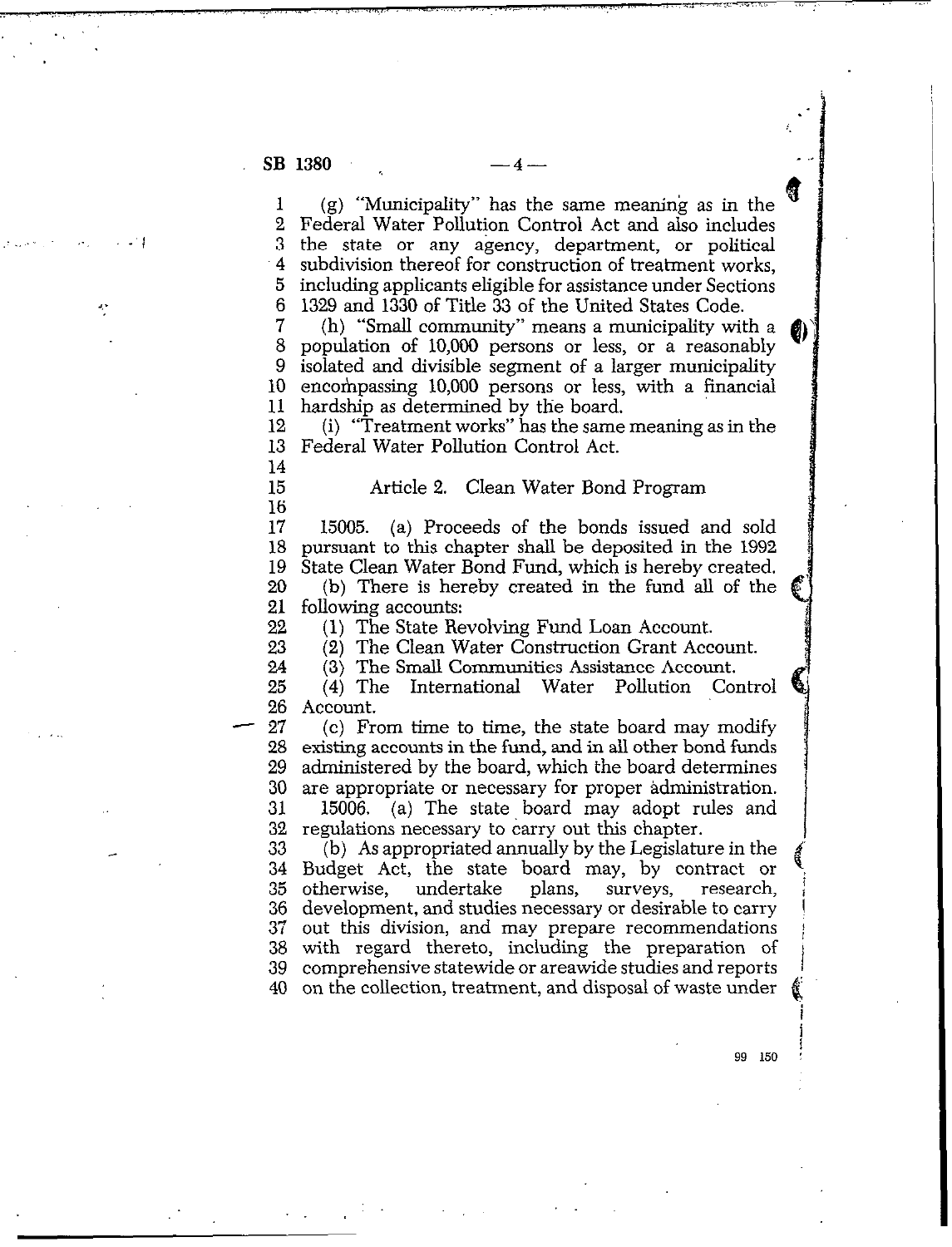a comprehensive cooperative plan.  $\mathbf{1}$ 

'\

/

 $\bullet$ 

Ĉ

(c) As appropriated annually by the Legislature in the' .\*  $\mathbf 2$ Budget Act, the state board may expend bond funds. 3 necessary for administration of.this chapter. 4

..'I/ ,.- .,.i .\_,;;. I . ,, .

 $-5-$ 

(d) Not more than 5 percent of the money deposited 5 in the fund may be used for purposes of subdivisions (b) 6 7 and (c).

15007. There is hereby transferred from the fund to 8 the accounts and. notwithstanding Section 13340 of the 9 Government Code, continuously appropriated from the 10 accounts, the amounts as follows:<br>(a) Two hundred ninety-four  $11$ 

12 (a) Two hundred ninety-four million dollars 13 (\$294,000,000) to the State Revolving Fund Loan Account for loans to municipalities to aid in construction or 14 implementation of eligible projects, including<br>reclamation, water reuse and water recycling, 15 reclamation, water reuse and water 16 agricultural drainage, and noppoint source projects, and 17 for the purposes described in Section 15006.

 $\frac{18}{19}$ 18 for the purpos<br>
19 (b) Twenty<br>
20 Clean Water (<br>
21 the cities of L<br>
22 federal construence of the contract of the cities of L<br>
23 state board management 23'  $\epsilon$ ,  $\frac{1}{25}$ 26 27 28 (b) Twenty-one million dollars. (\$21,000,000) to the Clean Water Construction Grant Account for grants to the cities of Los Angeles and San Diego to supplement federal construction grants awarded to those cities. The state board may transfer any unused money in the Clean Water Construction Grant Account to the State Revolving Fund Loan Account if federal construction grants are not awarded to these cities and, when transferred, the money may be used for any of the purposes specified in subdivision (a),

(c) Twenty million dollars (\$20,090,900) to the Small 29 Communities Grant Account for grants to small 30 communities for construction of eligible treatment works. If, in the judgment of the state board, the money 32 33 in the Small Communities Grant Account will not be expended within a reasonable time, the state board may 34 transfer the money to the State Revolving Loan Fund 35 36 Account to be used for any of the purposes specified in  $\mathbb{R}^2$ 37 subdivision (a).

(d) Fifteen million dollars (\$15,000,000) to the 38 International Water Pollution Control Account for 39 40 allocation as follows: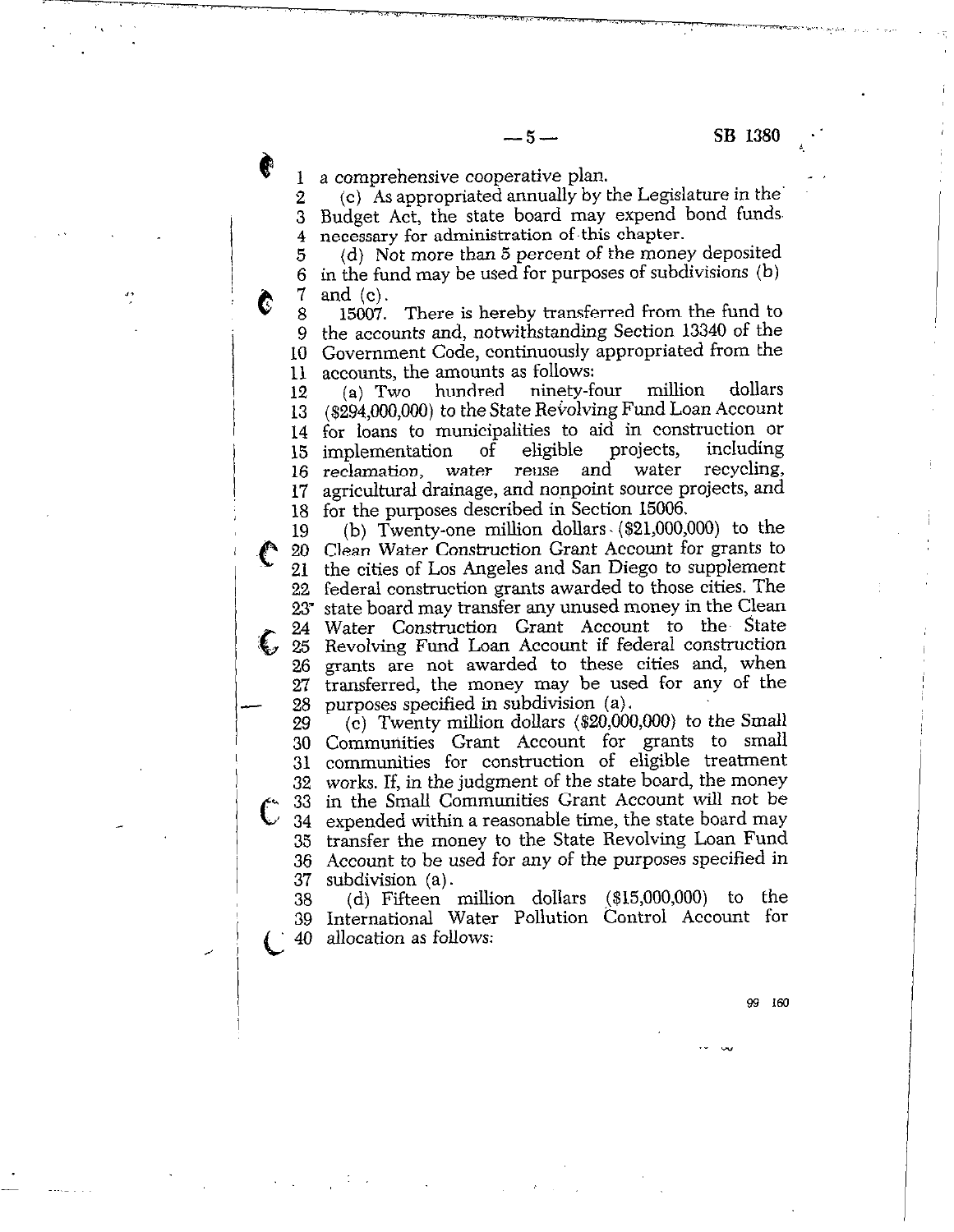.,

.

ł

.- i.; 1 2 3 (1) At least seven million five hundred thousand dollars (\$7,500,000) to correct conditions of pollution in the New River, the Alamo River, and the Salton Sea.

 $\sim$  4 5 6 (2) The balance to correct conditions of pollution associated with sewage flows originating in Tijuana, Mexico.

> 7 8 9 10 15008. For purposes of subdivision (a) of Section 15008. For purposes of subdivision (a) of Section (15007, the state board may contract with municipalities for loans to aid in the construction or implementation of eligible projects.

11 12 13 Angeles and San Diego to provide grants in amounts 14 15009. For purposes of subdivision (b) of Section 15007, the state board may contract with the cities of **LOS**  which do not exceed  $12\frac{1}{2}$  percent of the eligible project 15 cost.

16 15010. For purposes of subdivision (c) of Section I7 15007. the state board may make grants to small 18 communities so that any combined federal and state 19 grant pays for an amount which does not exceed  $97\frac{1}{2}$ 20 percent of the eligible cost of necessary studies, planning, design, and construction of the eligible project 22 determined in accordance with applicable state law and 23 regulations. The total amount of grants made pursuant to 24 subdivision (c) of Section 15007, for any single project, 25 may not exceed three million five hundred thousand<br>26 dollars (\$3,500,000). 26 dollars (\$3,500,000).

27 15011. For purposes of subdivision (d) of Section 28 15007, the state board may contract with any public<br>29 agency. The state board may transfer the money in the agency. The state board may transfer the money in the 30 International Water Pollution Control Account which is 31 not encumbered by July 1, 1995, to the State Revolving 32 Fund Loan Account, and when transferred, the money may be used for any of the purposes specified in

34 subdivision (a).<br>35 15012. Any ( 35 15012. Any contract entered into pursuant to this<br>36 chapter for loans or grants may include provisions 36 chapter for loans or grants may include provisions 37 determined by the state board, and shall include, in 38 substance, all of the following provisions:<br>39 (a) An estimate of the reasonable cost

/

1.

1

99 180 ;

39 (a) An estimate of the reasonable cost of the project.  $(b)$  A description of the type of assistance being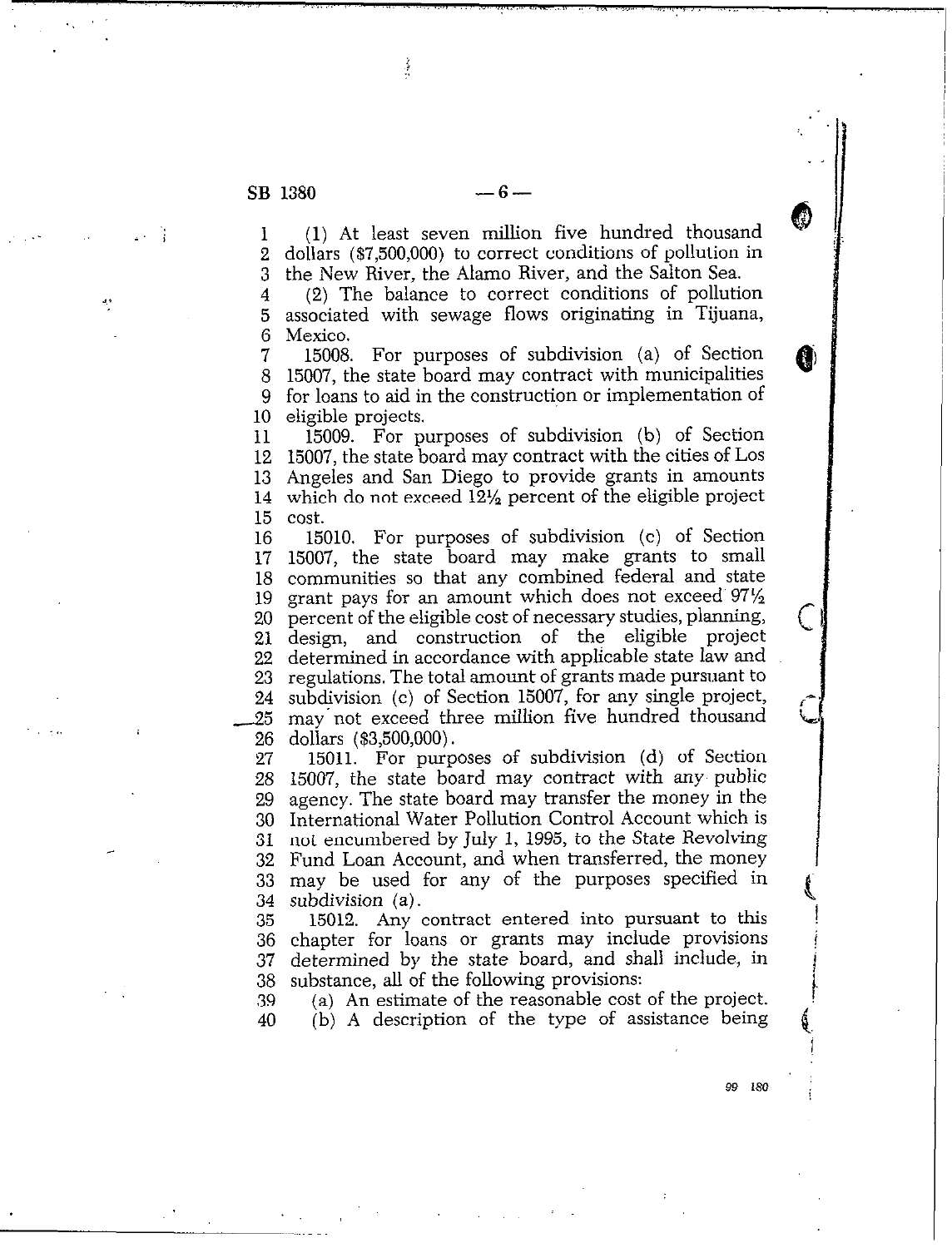#### -7- **SB 1380**

I

**3** loffered. ş

Ķ

**36 37** 

35

**2.**  (c) An agreement by the state board to pay to the entity, during the progress of the project or following  $\frac{3}{4}$ completion, as agreed upon by the parties, the amount specified in the contract determined pursuant to **5**  6 applicable federal and state laws and regulations.

**; ,) 8 9 10**  operate and maintain the project in accordance with **11**  applicable provisions of law, and provide for payment of **12**  the entity's share of the cost of the project. (d) An agreement by the entity to proceed expeditiously with, and complete, the project, commence operation of the project upon completion, properly

**13 14**  chapter for loans or grants are subject to both of the  $15$  following requirement 15013. All contracts entered into pursuant to this

**16**  (a) Entities seeking assistance shall demonstrate, to the satisfaction of the state board, that an adequate **17 18**  opportunity for public participation regarding the 19 project has been provided.

20 (b) Any election held with respect to the project shall 21 include the entire municipality except if the municipality  $22<sub>1</sub>$ proposes to accept the assistance on behalf of a specified 23 portion, or portions, of the municipality, in which case the 24 election shall be held in that portion or portions of the  $25<sub>2</sub>$ municipality only.

26 15014. Any loan made pursuant to this chapter shall **27**  be for a period not to exceed 20 years, with an interest **28**  rate set in accordance with Section 13480.

**29**  15015. Except as expressly provided in this chapter, **30**  no money deposited in the fund pursuant to any **31**  provision of law requiring repayments to the state for **32**  loans financed by the proceeds of the bonds authorized 33 by this chapter shall be available for transfer to the 34 General Fund.

## Article 3. Fiscal Provisions

**38**  15020. Bonds in the total amount of three hundred **39**  fifty million dollars (\$350,000,000), exclusive of refunding bonds, or so much thereof as is necessary, may be issued 40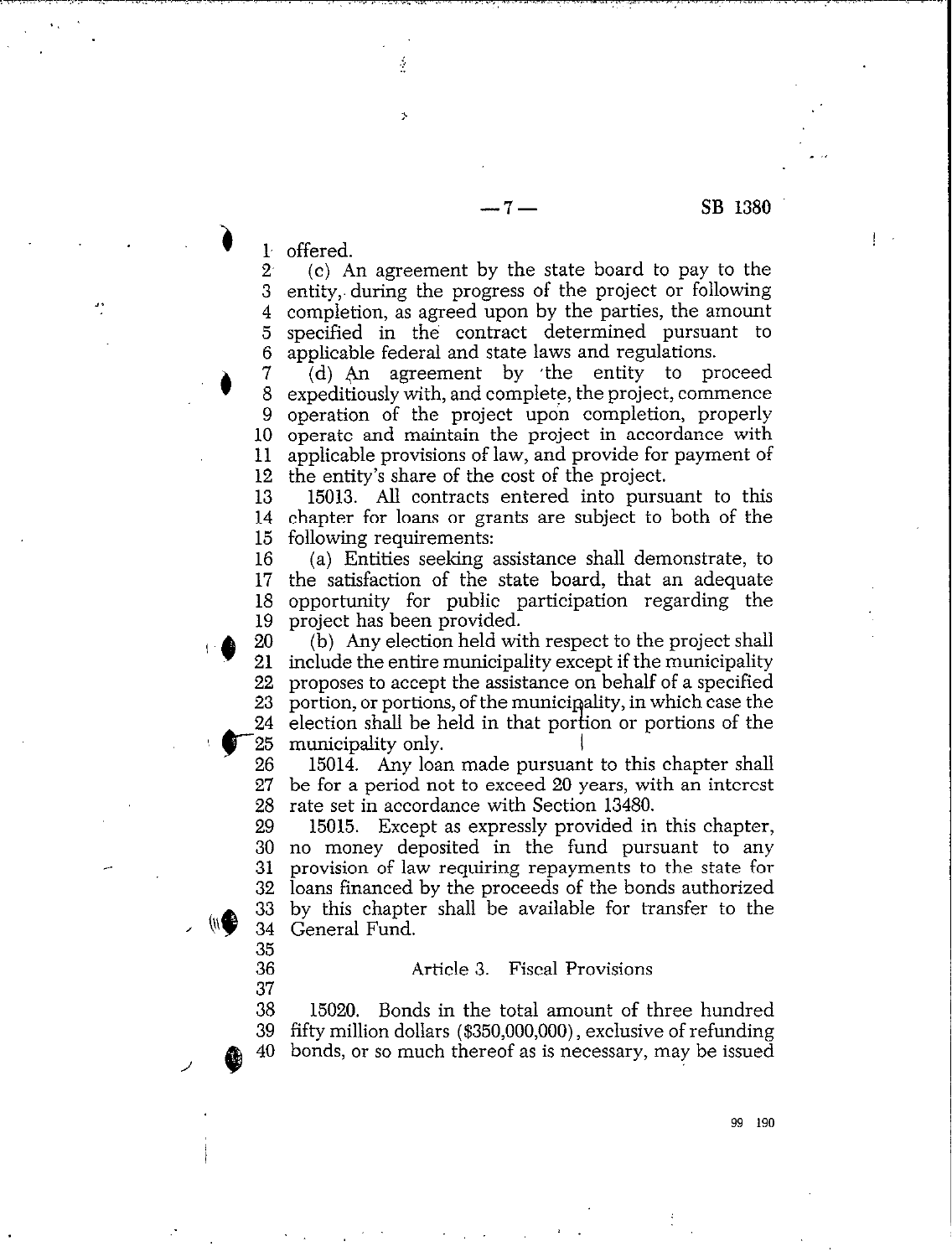1 2 3  $\frac{4}{5}$ 6 7 8 9 10 and sold to provide a fund to be used for carrying out the purposes expressed in this chapter and to be used to reimburse the General Obligation Bond Expense Revolving Fund pursuant to Section 16724.5 of the Government Code. The bonds, when sold, shall be and constitute a valid and binding obligation of the State of California, and the full faith and credit of the State of California is hereby pledged for the punctual payment of both principal of, and interest on, the bonds as the principal and interest become due and payable.

> 11 12 13 14 15 16 17 18 15022. The bonds authorized by this chapter shall be prepared, executed, issued, sold, paid, and redeemed as provided in the State General Obligation Bond Law (Chapter 4 (commencing with Section 16720) of Part 3 of Division 4 of Title 2 of the Government Code), and all of the provisions of that law apply to the bonds and to this chapter and are hereby incorporated in this chapter as though set forth in full in this chapter.

> 19 20 21 22 23 24 25 26 27 28 29 15023. (a) Solely for the purpose of authorizing the issuance and sale, pursuant to the State General Obligation Bond Law, of the bonds authorized by this chapter, the Clean Water Finance Committee is hereby created. For purposes of this chapter, the Clean Water Finance Committee is the "committee" as that term is used in the State General Obligation Bond Law. The committee consists of the Governor, the Controller, the Treasurer, the Director of Finance, and the state board, or their designated representatives. A majority of the committee may act for the committee.

30 31 (b) For purposes of the State General Obligation Bond Law, the state board is designated the "board."

32 33 34 35 36 31 38 39 40 15024. The committee shall determine whether or not it is necessary or desirable to issue bonds authorized pursuant to this chapter in order to carry out the actions specified in Sections 15006 and 15007 and, if so, the amount of bonds to be issued and sold. Successive issues of bonds may be authorized and sold to carry out those actions progressively, and it is not necessary that allof the bonds authorized to be issued be sold at any one time: 15025. There shall be collected each year and in the

 $\cdot$  .

93 **210** 

長身

O

(1)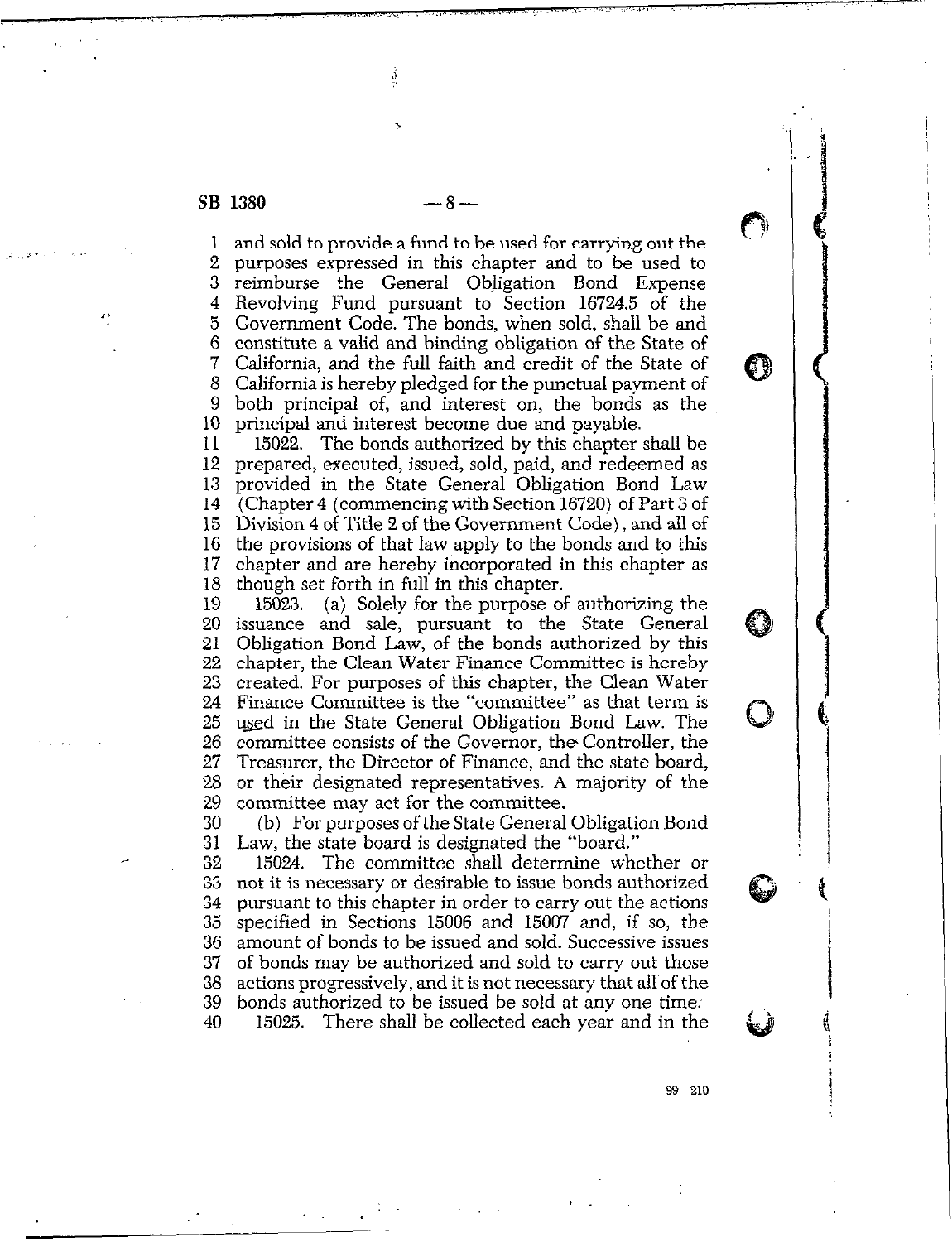$\cdot$  ,

same manner and at the same time as other state revenue  $\mathbf{1}$ is collected, in addition to the ordinary revenues of the 2 state, a sum in an amount required to pay the principal 3 of, and interest on, the bonds each year. It is the duty of 4 all officers charged by law with any duty in regard to the 5 collection of the revenue to do and perform each and 6 every act which is necessary to collect that additional 7. 8 sum.

Í

9 **10**  11 12 13 15026. Notwithstanding Section 13340 of the Government Code, there is hereby appropriated from the General Fund in the State Treasury, for the purposes of this chapter, an amount that will equal the total of the following:

14 15 16 17 (a) The sum annually necessary to pay the principal of, and interest on. bonds issued and sold pursuant to this chapter, as the principal and interest become due and payable.

 $\frac{18}{19}$ (b) The sum which is necessary to carry out the 19 provisions of Section 15027, appropriated without regard

**Ib21** 20 to fiscal years.

 $\mathbf{r}$ 

 $\mathbf{r}$ 

15027. For the purposes of carrying out this chapter, 22 the Director of Finance may authorize the withdrawal 23 from the General Fund of an amount or amounts not to exceed the amount of the unsold bonds which have been  $\sqrt[24]{25}$ authorized to be sold for the purpose of carrying out this chapter. Any amounts withdrawn shall be deposited in 26 the fund. Any money made available under this section 27 28 shall be returned to the **General** Fund, plus the interest that the amounts would have earned in the Pooled 29 Money Investment Account, from money received from 30 the sale of bonds for the purpose of carrying out this 31 32

chapter.<br>15028. The state board may request the Pooled 33  $\frac{33}{34}$ Money Investment Board to make a loan from the Pooled Money Investment Account, in accordance with Section 35 16312 of the Government Code, for the purposes of 36 37 carrying out this chapter. The amount of the request shall not exceed the amount of the unsold bonds which the 38 committee has, by resolution, authorized to be sold for  $39$ <br> $240$ the purpose of carrying out this chapter. The state board

 $\mathbf{r}$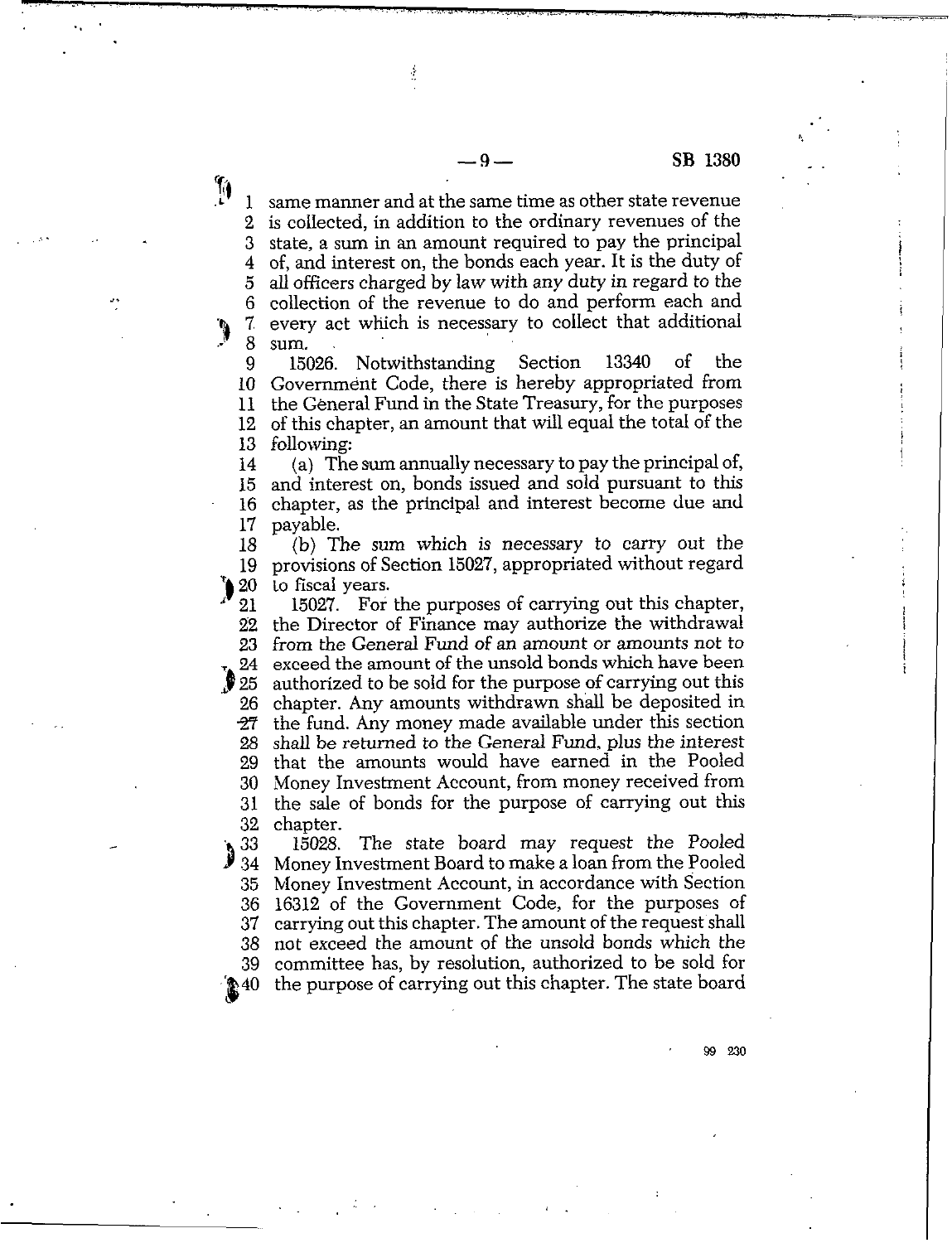Ř

. . . . . . . . . . . . . . . . .  $\mathbf{r}_i$ 

., .

.

 $-10-$ 

shall execute any documents required by the Pooled 1  $\mathbf{2}$ Money Investment Board to obtain and repay the loan. 3 Any amounts loaned shall be deposited in the fund to be allocated by the state board in accordance with this  $\overline{4}$ 5 chapter.<br>15029.

**6 7 8 9 10**  All money deposited in the fund which is derived from premium and accrued interest on bonds sold. shall be reserved in the fund and shall be available for transfer to the General Fund as a credit to expenditures for bond interest.

11 **12 13 14**  voters of the state for the issuance of the bonds shall 15 **16 17**  15030. The bonds may be refunded in accordance with Article 6 (commencing with Section 16780) of the State.General Obligation Bond Law. Approval by the include the approval of the issuance of any bonds issued to refund any bonds originally issued or any previously issued refunding bonds.

**18 19 20 21 22 23 24 2s 26 27 28 29 30 31 32 33**  15031. Notwithstanding any provision of this chapter of the State General Obligation Bond Law, if the Treasurer sells bonds pursuant to this chapter and there is a bond counsel opinion to the effect that the interest on the bonds is excluded from gross income for federal tax purposes, subject to designated conditions, the Treasurer may maintain separate accounts for the investment of bond proceeds and the investment earnings on those proceeds, and the Treasurer may use or direct the use of those proceeds or earnings to pay any rebate, penalty, or other payment required under federahlaw, or to take any other action with respect to the investment and use of bond proceeds required or desirable under federal laws so as to maintain the tax-exempt status of those bonds and to obtain any other advantage under federal law on behalf of the funds of this state.

**34 35 36 37 38 39**  15032. The Legislature hereby finds and declares that, inasmuch as the proceeds from the sale of bonds authorized by this chapter are not "proceeds of taxes" as that term is used in Article XIII B of the California Constitution, the disbursement of these proceeds is not subject to the limitations imposed by that article.

**40**  SEC. 2. Section **1** of this act shall take effect upon the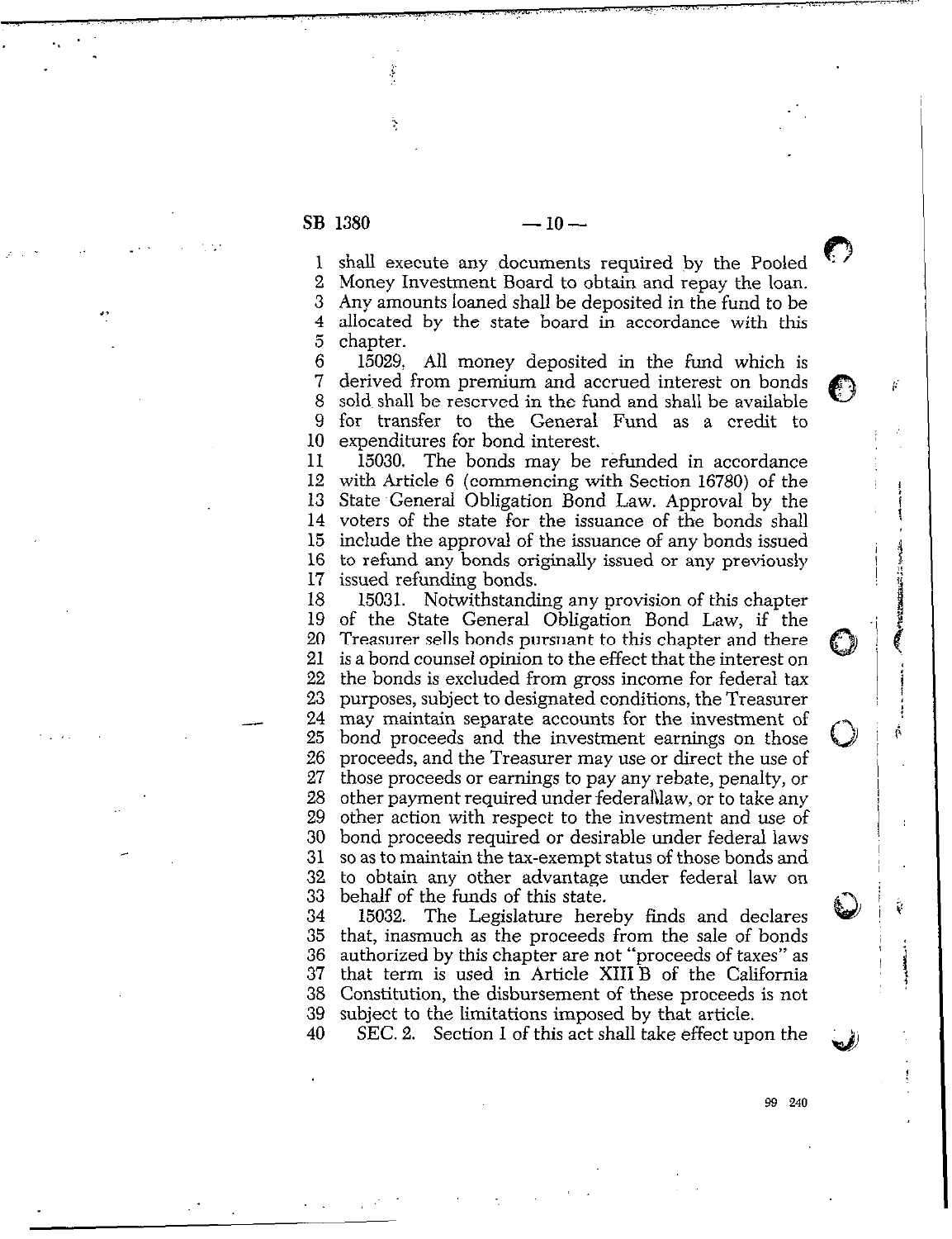$-11 -$  SB 1380

adoption of the voters of the Clean Water Bond Law of  $\mathbf{1}$ 1992, as set forth in Section 1 of this act.  $\overline{2}$ 

Ĵ,

ž

, . ., .

 $\mathcal{L}^{\mathcal{L}}$  ,  $\mathcal{L}^{\mathcal{L}}$  ,  $\mathcal{L}^{\mathcal{L}}$  ,  $\mathcal{L}^{\mathcal{L}}$ 

 $\cdot$ 

 $\mathcal{L}_{\left( \cdot\right) }$ 

 $\mathcal{L}$ 

.

 $\cdot$  .

SEC. 3. (a) Notwithstanding Sections 3525, 3528, 3 3529,3560,3578, and 10218 of the Elections Code or any 4 other provisions of law, Section 1 of this act shall be 5 submitted to the voters at the November 6,1992, general 6 7 election'.

(b) The Secretary of State shall ensure the placement 8 9 of Section 1 of this act on the November 6, 1992, general election ballot, in substantial compliance with any **10**  statutory time requirements applicable to the submission 11 of statewide measures to the voters at a statewide 12 13 election.

14 15 16  $\frac{17}{18}$ (c) Notwithstanding Section 3531 of the Elections Code, the Attorney General shall prepare and return to the Secretary of State a ballot title for the bond act contained in Section 1 of this act within two days after the effective date of this act.

(d) Notwithstanding Section 3572 of the Elections 19 Code, the Legislative Analyst shall prepare an impartial  $\{0\}_{21}^{20}$ analysis of the bond act contained in Section 1 of this act within five days after the effective date of this act, and the  $\frac{22}{23}$ analysis shall not be submitted to a review committee.

(e) The Secretary of State shall include, in the ballot 24  $\vert$ () 25 pamphlet mailed pursuant to Section 3578 of the Elections Code, the information specified in Section 3570 26 of that code regarding the bond act contained in Section 27 28 1 of this act.

29 30 31 32  $\binom{33}{34}$ 35 If that inclusion is not possible, the Secretary of State shall publish a supplemental ballot pamphlet regarding the bond act to be mailed with the ballot pamphlet. If the supplemental ballot pamphlet cannot be mailed with the ballot pamphlet, the supplemental ballot pamphlet shall, notwithstanding Section 3578 of that code, be mailed at

36 least I4 days before the election. SEC. 4. Notwithstanding any other provision of law,

37 38 39  $(1)^{40}$ all ballots of the election shall have printed thereon and in a square thereof, the words: "Clean Water Bond Act of 1992," and in the same square under those words, the following in 8-point type: "This act provides for a bond